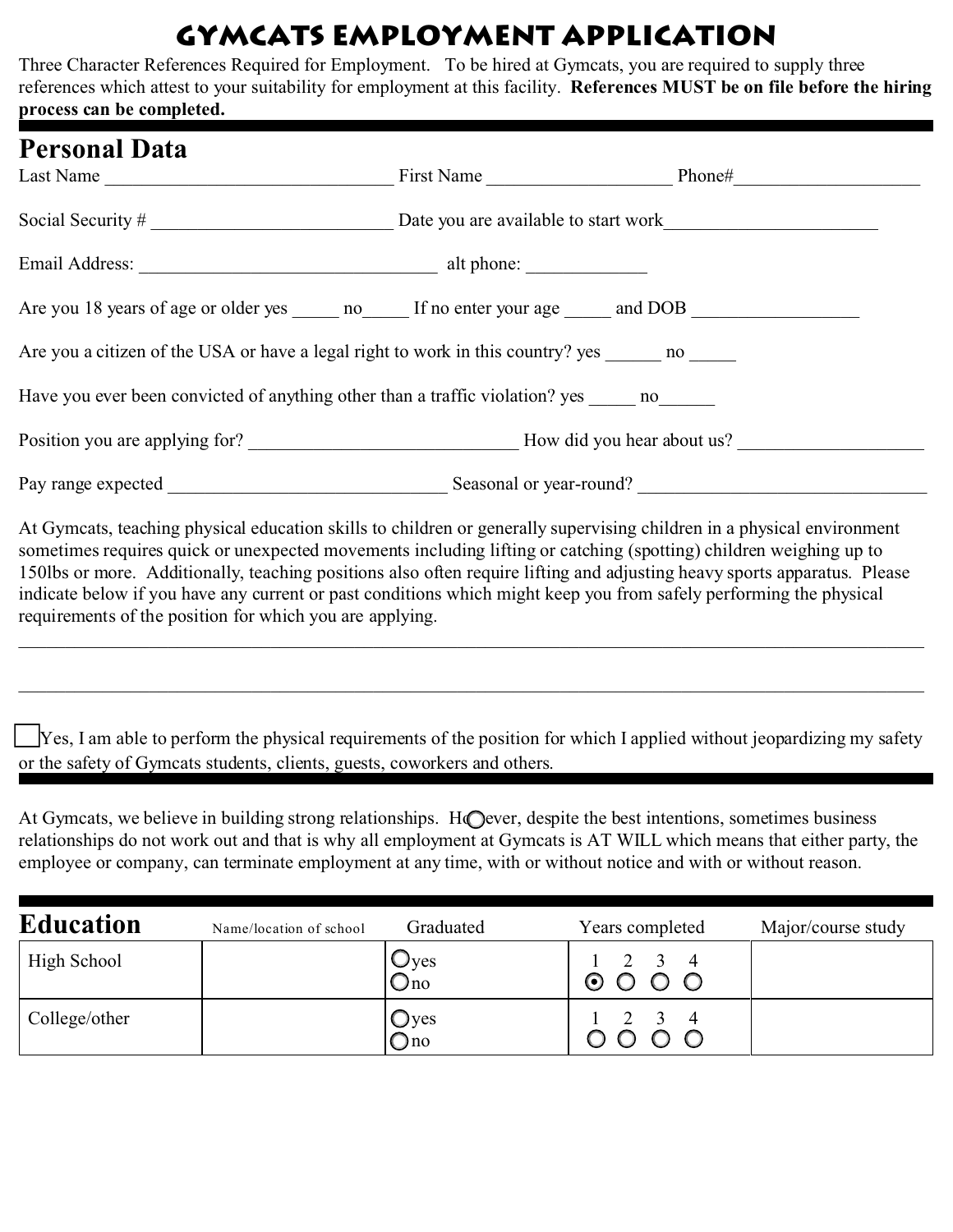## **Employment History**

| <b>Company Name/Contact Phone #</b>                                | Address                                                                                                                                                                                                                  |
|--------------------------------------------------------------------|--------------------------------------------------------------------------------------------------------------------------------------------------------------------------------------------------------------------------|
| Name of immediate supervisor                                       | $\bigcirc$ I am no longer employed at this company<br>OI am currently employed at this company, and it is OK to<br>contact this person<br>I am currently employed at this company, please DO NOT<br>contact this person  |
| Start wage \$ Final wage \$<br>Final Date:<br><b>Start Date</b>    | Reason for leaving                                                                                                                                                                                                       |
| Job title or position                                              | Describe your duties:                                                                                                                                                                                                    |
| Company Name/ Contact Phone #                                      | Address                                                                                                                                                                                                                  |
| Name of immediate supervisor                                       | OI am no longer employed at this company<br>OI am currently employed at this company, and it is OK to<br>contact this person<br>OI am currently employed at this company, please DO NOT<br>contact this person           |
| Final wage \$<br>Start wage \$<br>Final Date:<br><b>Start Date</b> | Reason for leaving                                                                                                                                                                                                       |
| Job title or position                                              | Describe your duties:                                                                                                                                                                                                    |
| <b>Company Name/Contact Phone #</b>                                | Address                                                                                                                                                                                                                  |
| Name of immediate supervisor                                       | $\bigcirc$ I am no longer employed at this company<br>OI am currently employed at this company, and it is OK to<br>contact this person<br>OI am currently employed at this company, please DO NOT<br>contact this person |
| Final wage \$<br>Start wage \$<br>Final Date:<br>Start Date /      | Reason for leaving                                                                                                                                                                                                       |
| Job title or position                                              | Describe your duties:                                                                                                                                                                                                    |